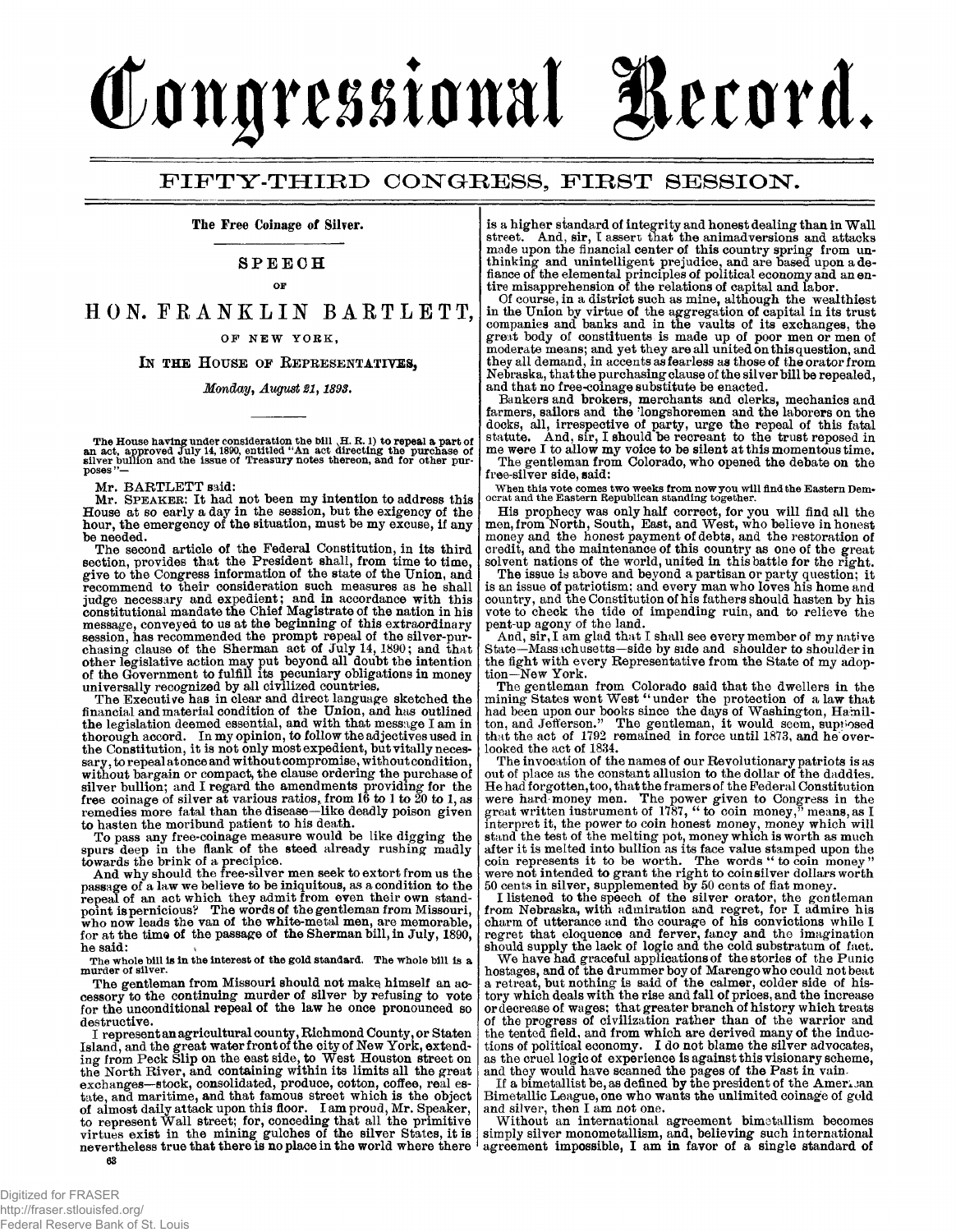**value, and that standard gold. I believe that there can be but one universal measure of value, but one ultimate medium of exchange.** 

**I agree with the report of the special commission of the Austrian upper house, wherein it is said:** 

**In every age there Is some metal dominant In the history of the world, which forces its way with elemental strength in the face of any public regu-lation, and in our day gold is that metal.** 

**And it was so as far back as the reign of King Solomon, for we are told in the Book of Kings—** 

And all King Solomon's vessels were of gold and all the vessels of the **house of the forest of Lebanon were of silver**; it was nothing accounted of in the days of Solomon.

**And again:** 

**And the King made silver to be in Jerusalem as stones \* \* \* for abundance.** 

**The commercial price and the coinage value of the standard metal must coirioide, and gold fulfills that test.** 

**Gold is a proper standard by reason of its intrinsic value and its light proportionate bulk. It is, as Andrew Jackson said in one of his messages, both sound and portable. But silver, on the other hand, is so cumbersome and bulky that the people do not want it and will not use it for large payments, and because of its constant fluctuation and enormous overproduction it is no longer fitted to be a measure of value at any ratio, be it as 27 to 1, 28 to 1, or even 33 to 1.** 

**Our people, when needing actual cash, prefer gold and paper**  symbols, either representative of gold or backed by the credit<br>of the Government. They have no use for heavy silver coins, as<br>is shown by the fact that only 56,223,989 silver dollars are<br>circulation, while \$363,108,461 lie **would be about twice as heavy as our present cart wheels, and in quantity could be carried by the ordinary citizen only in handbags and handcarts. [Laughter.]** 

**The proposition to coin silver dollars at the ratio of 20 to 1 is untenable. It is no more right to call 70 cents 100 cents than it is to call 50 cents 100 cents. The dishonesty and deception are there in both cases. There is but a si ight difference in the grade of the offense.** 

**The Chicago platform declares that—** 

The dollar unit of coinage must be of equal intrinsic and exchangeable<br>value or be adjusted through international agreement, or by such safeguards<br>of legislation as shall insure the maintenance of the parity of the two met

**At that time, in June, 1892, it looked as though an international bimetallic agreement were possible. The result, however, of the Brussels International Monetary Conference demonstrated the impossibility of coming to such an agreement in face of the opposition of every great European power; and since the defeat of the bimetallists at that conference their prospect of final success has been dimmed by the secession of the last great remaining silver-standard country—India.** 

**An adjustment through international agreement is, therefore,**  at least for many years to come, out of the question. The dollar<br>unit of coinage is not of equal intrinsic value, and can not be<br>until the proper ratio be adopted—27.74 to 1 to-day—and be<br>altered with each fluctuation of t

**Every dollar is of equal exchangeable value with every other dollar, as is demonstrated by the continuous and rapid exchange for gold of the Treasury notes issued against the silver bullion. Of course, the plank must be read as a whole, and, interpreted in that way, it pledges the party to maintaining the equal power of every silver dollar with every gold dollar in the markets and in payment of debts. Strictly speaking, at the present rate of pro-duction, it is beyond the power of any legislation to maintain sil-ver at parity, or, in other words, at \$1.29 an ounce.** 

**To maintain by trusts or other artificial means the price of any commodity, says Ottomar Haupt, it is an indispensable condi-tion of success that overproduction be avoided. Excessive pro-duction is not avoided by the mine-owners, and this furnishes an additional reason why international bimetallism is impracti**cable. With improved machinery the annual output of silver is<br>increased atalesser outlay, and this, too, with a continuously fall-<br>ing market. Figures do not lie, and they prove that concurrent<br>with the fall in the market **ounces, as against an annual average of 78,766,000 ounces for the quinquennium from 1876 to 1880.** 

**Although it is sought to discount the action of India by rail-ing at the administration of Mr. Gladstone, and by the assertion that Mr. Balfour will some day come into power and undo all that has been done, we may, I think, learn profitably one or two object-lessons from the experience of England in the East.** 

**The great lesson taught is the absolute necessity of a fixed or stable rate of exchange, and that with silver there can be no United States.** 

**permanent rate of exchange. A fall of 1 penny changed a surplus in the Indian budget to ah alarming deficit.** 

**Owing to the fluctuations in exchange, taxation could not be adjusted. The merchants of India complained bitterly of the injury to trade. The European officers whose salaries were paid in rupees were in distress because of the loss on their remittances. And driven to extremity, Sir David Barbour, the financial adviser to the Indian Government, and a staunch bimetallist, was forced to advise the stoppage of free coinage.** 

**Delay was ruining India, and the silver standard introduced into her subject country by Great Britain before the days of Clive and Warren Hastings was forever abandoned. And it must be noted that this course was found imperative in a country where the whole of the great internal trade of 300,000,000 of people is carried on by the actual transfer of coin from hand to hand, there being no system of payment by check or draft.** 

Let us take the experience of another silver country. In Mex**ico the shifting from the silver to the gold standard in exchange makes the consumer pay 10 per cent more than he ought to pay for imported goods, while the exporter of Mexican products loses about 5 per cent through the charge made by the banks for con-verting the exchange into Mexican currency.** 

**On the other hand, to use the words of Mr. Robert Hardie—** 

**Between effective gold standard countries there is a fixed par of exchange which does not vary beyond the narrow limit of the cost of transport of money from one country to the other.** 

"But," say the silver leaders, "never mind about exchange.<br>We do not care for England or Germany or France. What, wait<br>upon England to fix the ratio for us? Let us build a Chinese<br>wall around our country and defy the outer tlemen, Mr. Speaker, do not seem to understand that we have<br>any foreign trade or commerce. They do not know that in point<br>of fact the great bulk of the world's commerce is conducted by<br>seven ports, of which New York stands **and diminish beyond conception we must continue to rely in part upon the export of our cotton and breadstuffs.** 

**London is the settling house for our foreign trade, practically the clearing house of the world, and it will so remain in spite of allusions to the Cobden Club and the battles of the Revolution. Were free coinage to be established, the eventual loss through fluctuating exchange to our planters and farmers, to our meatpackers and manufacturers, would amount to millions of dollars, not for one year alone, but annually for all time. [Applause.]** 

What would happen upon the passage of a free-coinage act?<br>We should lose all our gold at once. The \$187,000,000 in gold<br>coin and gold bullion in the Treasury would be immediately **drawn out, and gold payments would be stopped. Many, if not all, the banks in the country would suspend payments. All our securities held abroad would come tumbling back. Every one would rush in panic-stricken haste to exchange silver for gold.**  Coined silver would be poured in from India, where a billion five<br>hundred millions have just been turned loose; from Mexico,<br>where it has already dealt its paralyzing blow, and the uncoined<br>silver would pour in from every **we should lose hundred of millions of dollars within a few weeks. The silver men would destroy at one fell blow all our present system of finance, and they have no other scheme to present be-yond the free coinage of silver. Nor have they any thought of the morrow. They seem to think:** 

## **The present moment is our own; The next we never know.**

**For the sake of trying a new evolution in the way of experimental finance, these admirals of thewhite would sink the whole ship of state.** 

**Mr. Speaker, I desire to call attention to only two acts in the somewhat complex history of our coinage legislation—the Gold Bill of 1834 and the Coinage Bill of 1873—for I consider those measures the most creditable and the wisest of our financial leg-**Prior to 1834 gold had been undervalued by the over**valuation of silver, and as a consequence much of the more pre-cious metal had fled the country. The then situation was summed up by Senator Benton of Missouri:** 

A great amount of gold, both foreign and domestic, is now waiting in the country to see if Congress will raise gold to its fair value. If so raised, the gold will remain and enter into circulation; if not, it will immediat

**And Mr. Benton submitted a resolution for the appointment of a committee to report what alterations were necessary to be made in the value of the gold coined at the mint, so as to check the exportation of that coin and to restore it to circulation in the** 

**63**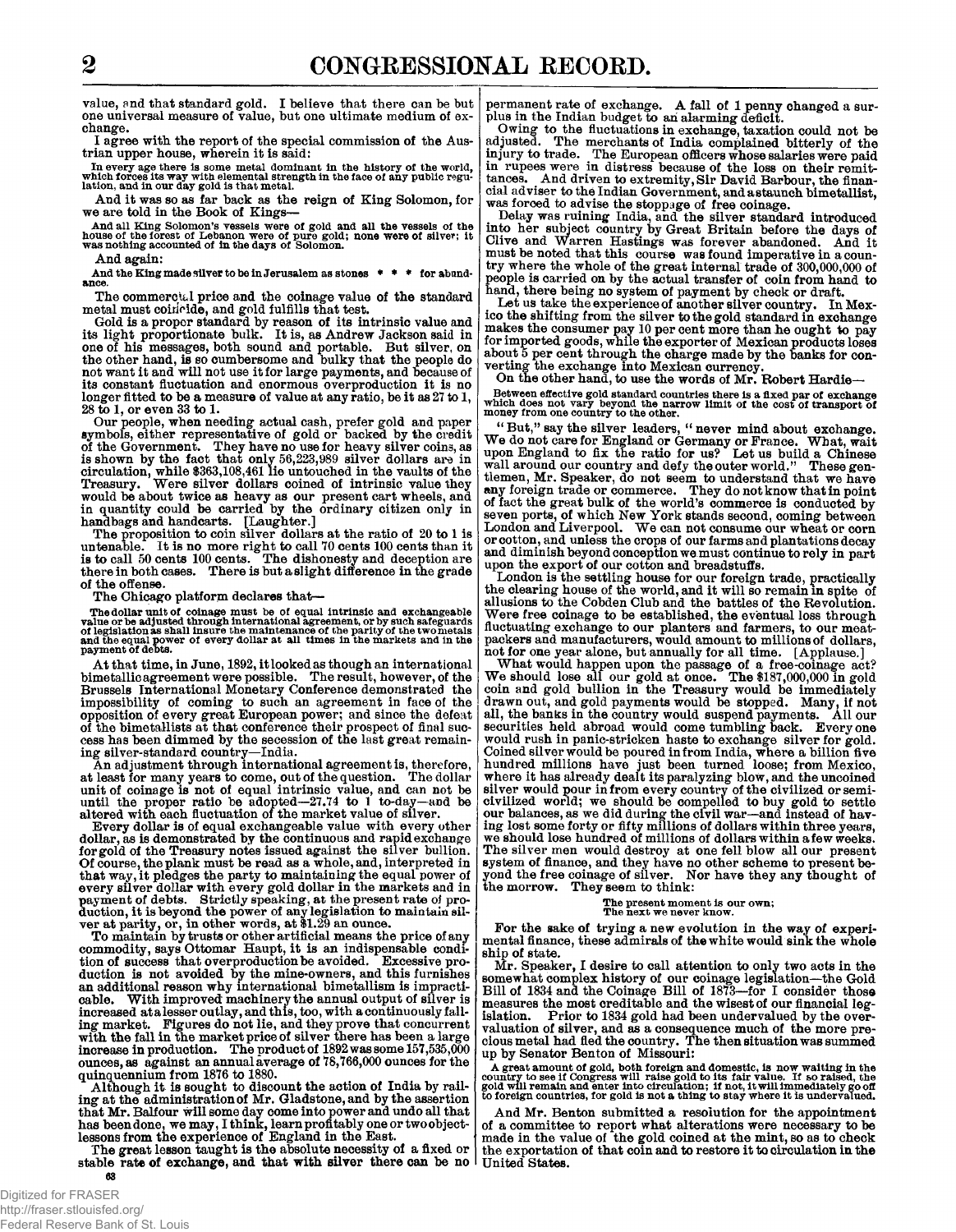**Mr. Benton believed in the axiom of Sir Thomas Gresham, the money broker of Edward VI, that—** 

**Bad money drives out good money.** 

**In the following June the famous gold bill fixing the ratio of 16 to 1 was passed by overwhelming majorities in both Houses,**  and Mr. Benton thus happily pictures the result:

The good effects of the bill were immediately seen. Gold began to flow into<br>the country through all the channels of commerce; old chests gave up their<br>hoards; the Mint was busy, and in a few months, and as if by magic, a

**Practically this law was the establishment by the United States of the gold standard after its initial trial of silver for forty years. Silver then went out of general circulation—from 1853 to 1862 there were no silver dollars in circulation—and so it remained until the coinage act of 1873 made the law conform to the existing state of things by formally and explicitly demonetizing silver.** 

**This much-abused law of 1873 has, ever since 1876, been denounced as a conspiracy against silver, but in my judgment there never was a charge more absurd and unjust. A conspiracy is a secret combination to effect an evil purpose. Here there was no combination save the union of able and expert minds on the wisdom of the measure, and there was no wicked or sinister purpose, but merely the intent to do that which was for the good of the nation. A conspiracy is committed in secrecy, covertly, by stealth, not in the broad light of the noonday sun, openly, and with full publication and on due notice, as was passed this salu**tary law. The simple truth is that the silver dollar was then at **a premium of 3 or 3£ cents, and no one cared whether it was demonetized or not.** 

**Secretary of the Treasury Boutwell first drafted the bill omitting the silver dollar in April, 1870, and sent it to the Senate, where it was passed in the next session, in January, 1871, by a vote of 36 to 14. The House Committee on Coinage, Weights, and Measures reported the bill favorably, but no action in the House was then taken.** 

Gen. Warner has recently denounced the act of 1873, and has **stated that Mr. William D. Kelley, then on the Coinage Com-mittee, knew nothing about it; yet, in fact, Mr. Kelley introduced in the next session a bill similar to Secretary Boutwell's, and omitting the silver dollar, and in debate Mr. Kelley said:** 

I again call the attention of the House to the fact that the gentlemen who oppose this bill insist upon maintaining a silver dollar worth 3j cents more than the gold dollar, and that so long as these provisions remain you

**Mr. Thomas W. Stoughton, of Michigan, another member of the Coinage Committee, said:** 

**The time has come in this country when the gold dollar shall be distinc-tively declared to be the coin representative of the money unit.** 

**The bill was passed in the House on May 27,1872, with a silver** 

**dollar of limited-tender quality. The Senate substituted the trade dollar, and a conference was ordered. A long debate, in which Senators Cole and Casserly of California and Senator SHERMAN of Ohio were most con-spicuous, took place on two occasions, the debate being principally upon the recoinage of abraded gold and the charge for the origi-nal coinage of gold. But in this debate, in which Senator James W. Nye, of Nevada, also took part, Senator Casserly used this language:** 

**We have more silver than we want. Nevada apppears to be getting ready to deluge the world with silver. I see that her silver product last year was probably over \$20,000,000.** 

**The conference report was signed by Senators JOHN SHERMAN,**  of Ohio, John Scott, of Pennsylvania, and Thomas F. Bayard,<br>of Delaware, and by Representatives Samuel Hooper, of Massa-<br>chusetts, and Thomas W. Stoughton, of Michigan—men of na-<br>tional reputation, clearsighted and strong **was concurred in by the Senate, agreed to by the House, and finally the coinage act became a law on February 12,1873. The bill had been passed in the House by a vote of 110 to 13, and in the Senate**  unanimously. In bringing up the bill in the Senate on January<br>17, 1873, Senator SHERMAN stated, "It passed the Senate two<br>years ago,after full debate," and thereupon the bill was read by<br>the Chief Clerk of the Senate. And **speech in 1891, said:** 

The act of 1873 was not the act of the party then in power, but it was the<br>act of all parties. It was voted for by Republicans and Democrats alike,<br>after full consideration for three years in Congress. It was voted for by<br>

**Were any further evidence needed, we might look at the sworn testimony, before the Indian currency committee, of Mr. Robert Giffen, the distinguished writer on finance:** 

This act (that of 1873) has been objected to by the bimetallic people in the United States ever since, as a thing that was done *aut to sa*, without summarized entired that clear notice and discussion. I may say that so

**As to the mare's nest discovered by a gentleman in this House the other day, that the words " and no deposit of silver for other coinage shall be received" were surreptitiously added to the section providing that any owner of silver bullion could deposit the same to be formed into bars or trade dollars, it is sufficient to say that, according to a familiar principle of statutory con-struction, the alleged sinister words added no force to the provision.** 

**The record and the testimony thus make it manifest that the only conspiracy in connection with the act of 1873 has been that of the silver men to distort, pervert, and falsify the history of its enactment.** 

**The law itself was sound in finance and right in commercial morality. It needed then—it needs now—no apology, and had our coinage legislation stopped right there the country would to-day be prosperous.** 

Enough has already been said by others about the fatal laws<br>of 1878 and 1890. It was declared by a well-known writer that<br>the clock of Europe went back fifty years after the battle of<br>Waterloo. The clock of this country, s Waterloo. The clock of this country, sir, turned back a quarter of a century upon the passage of the Bland-Allison act of 1878.

**We have heard, Mr. Speaker, a great deal of solicitude ex-pressed in this House for the miner and the agricultural laborer, who, we are told, cry for free coinage of silver. But, sir, I believe and I know that the farm laborers of the country taken as a whole are on our side, and I feel certain that the miners would be with us were they permitted to understand the issue.** 

**It would be a narrow view to assume that the only laborers in our vast territory are upon the farms of Nebraska or in the mines of Colorado or Montana. The blacksmith at his forge, the mill hand at his loom, the carpenter, the mason, and all the higher classes of mechanic, artisan, or artificer, the banker, the merchant, the clerk, the clergyman, the doctor, the lawyer, the editor, the reporter, in fact, everyone who is not an idler, all are laborers in the broad, generic sense of the term; all earn their bread by the sweat of their brow, and they are entitled to just as much consideration as the miner who drills the hole for the dynamite cartridge, or swings the pick in the mountains of the far West.** 

The relations, too, of capital and labor are misunderstood by<br>some of these gentlemen. Capital and labor are not antagonistic;<br>they are supplementary the one to the other, for without the<br>coöperation of both, nothing can b **there can be no increase of industry. So, the capitalist, or large employer of labor, who, instead of spending his money in selfish pleasures, consumes his capital in the purchase of machinery, or a plant, and in paying the wages of his employes, receiving in return the interest on his money and a fair compensation for his risk and his own labor—is, in reality, a great benefactor.** 

**And yet, Mr. Speaker, the other day the gentleman from Col-orado attacked Massachusetts because she had largely increased her wealth. There are, sir, in many States statutes against va-grancy, but I know of no community in which the honest acquisition of wealth, the outcome of industry and thrift and economy, is held to be a crime.** 

**In this country there is great divisibility of ownership. We are a nation of small landowners, of small householders in the main, a nation of taxpayers, not a country of insolvents and bankrupts, and most of our people desire the full and honest payment of their debts, to pay and to be paid one hundred cents on the dollar. And it was with astonishment that I listened to the strange theory advanced by the gentleman from Nebraska last week, that the debtor can select the mode of payment of his debts, and that he can pay back the gold he borrows in the way which shall inure most to his own advantage without regard to** 

the creditor.<br>Let us see how this system would operate with the miner, who<br>at the end of his week's work, when he, the creditor, appeared<br>for his wages before his employer, his debtor, should be told, if<br>not in words in su **now buy half the food and drink and clothing for the same nominal amount of wages, and that your wife and children are on the verge of starvation, but remember that you are a wage-**